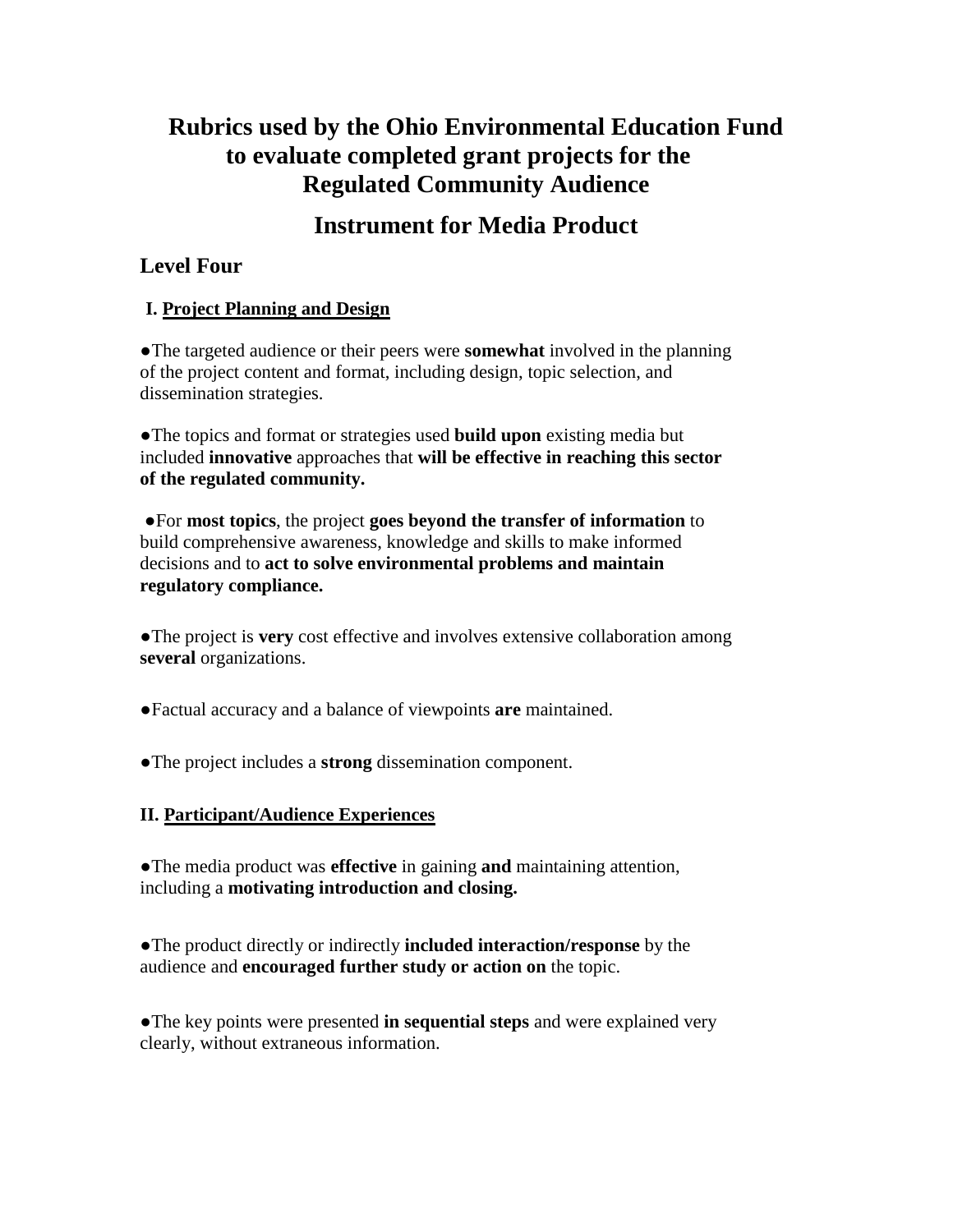●The visual and audio quality was exceptional, including special effects and **a very appealing and credible** narrator.

\* A number of scenarios that would arise during everyday compliance situations are described.

## **III. Evaluation and Results**

●The targeted audience was **asked for feedback during the design** of the product.

●Dissemination was **very well designed and implemented**.

● A **detailed** evaluation of the quality and usefulness of the product was sought from audiences who received/viewed the product.

# **Media Product - Level Three**

### **I. Project Planning and Design**

●The targeted audience or their peers were **minimally** involved in the planning of the project content and format including design, topic selection, and dissemination strategies.

●The topics and format or strategies used **build upon** existing media but include **at least one innovative** approach that **will be effective in reaching this sector of the regulated community.**

●For **a few topics**, the project **goes beyond the transfer of information** to build comprehensive awareness, knowledge and skills to make informed decisions and to **act to solve environmental problems and maintain regulatory compliance.** 

●The project is **somewhat** cost effective and involves collaboration among **several** organizations.

●Factual accuracy and a balance of viewpoints **are** maintained.

●The project includes **some** dissemination component.

#### **II. Participant/Audience Experiences**

●The media product **was somewhat effective** in gaining **and/o**r maintaining attention, including **a solid introduction and closing.**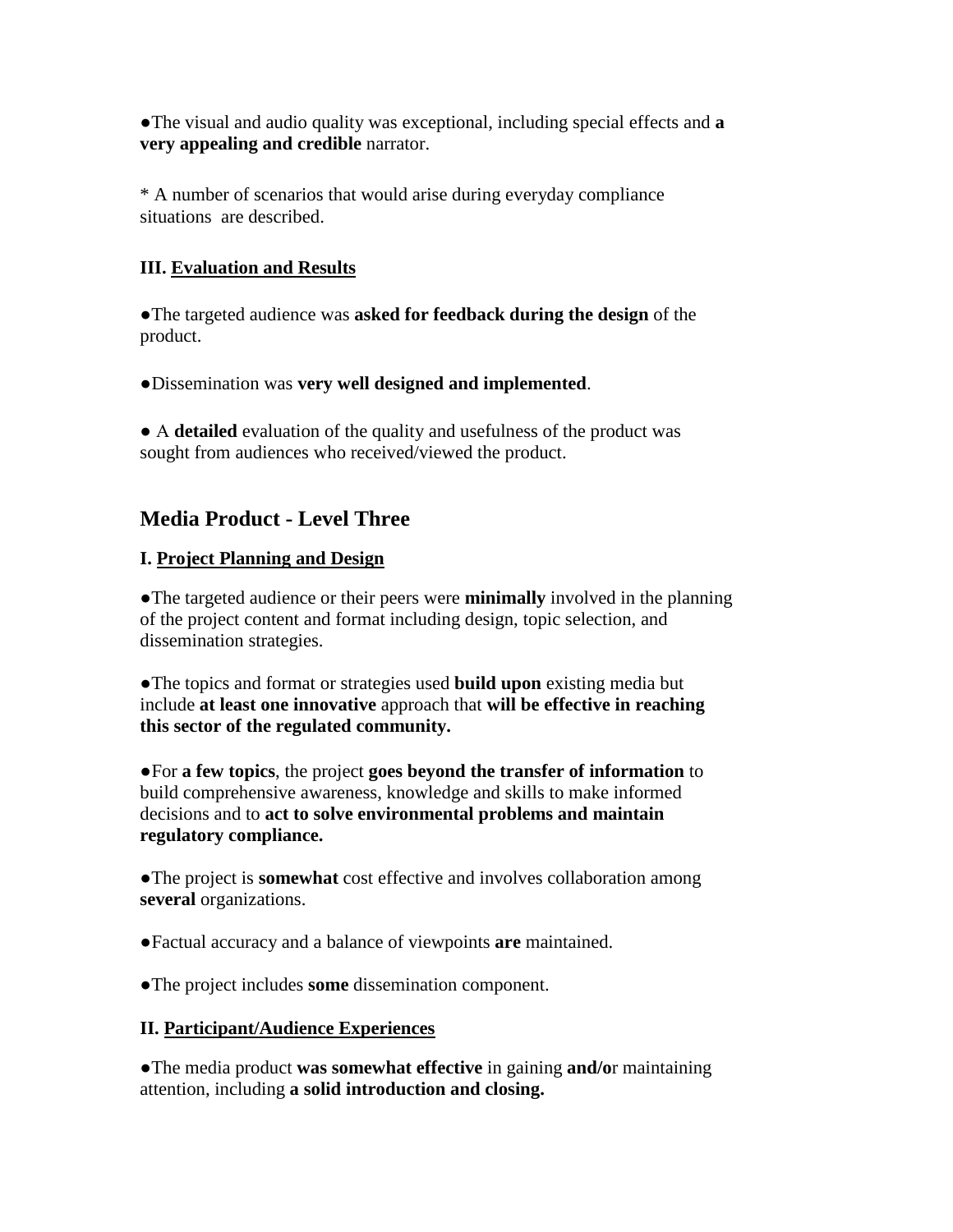●The product directly or indirectly **included interaction/response** by the audience and **encouraged further study or action** on the topic.

●The key points were presented in sequential steps and were explained **very clearly**.

●The visual and audio quality was **excellent.**

#### **III. Evaluation and Results**

●The targeted audience was asked for feedback **after the product was designed.**

●The dissemination was **well designed and implemented**.

●An evaluation of the quality and usefulness of the product **was sought** from audiences who received/viewed the product.

# **Media Product - Level Two**

#### **I. Project Planning and Design**

●The actual participants or their peers were **minimally** involved in the planning of the project content and format including design, topic selection and dissemination strategies.

●The topics and format or strategies used **build upon** existing media that can reach the regulated community.

●For **at least one topic**, the project goes **beyond the transfer of information** to build comprehensive awareness, knowledge and skills to make informed decisions and to **act to solve environmental problems and maintain regulatory compliance.** 

●The project is **somewhat** cost effective and involves collaboration between **at least two** groups.

●Factual accuracy and a balance of viewpoints **are usually** maintained.

●The project includes **some** dissemination component.

#### **II. Participant/Audience Experiences**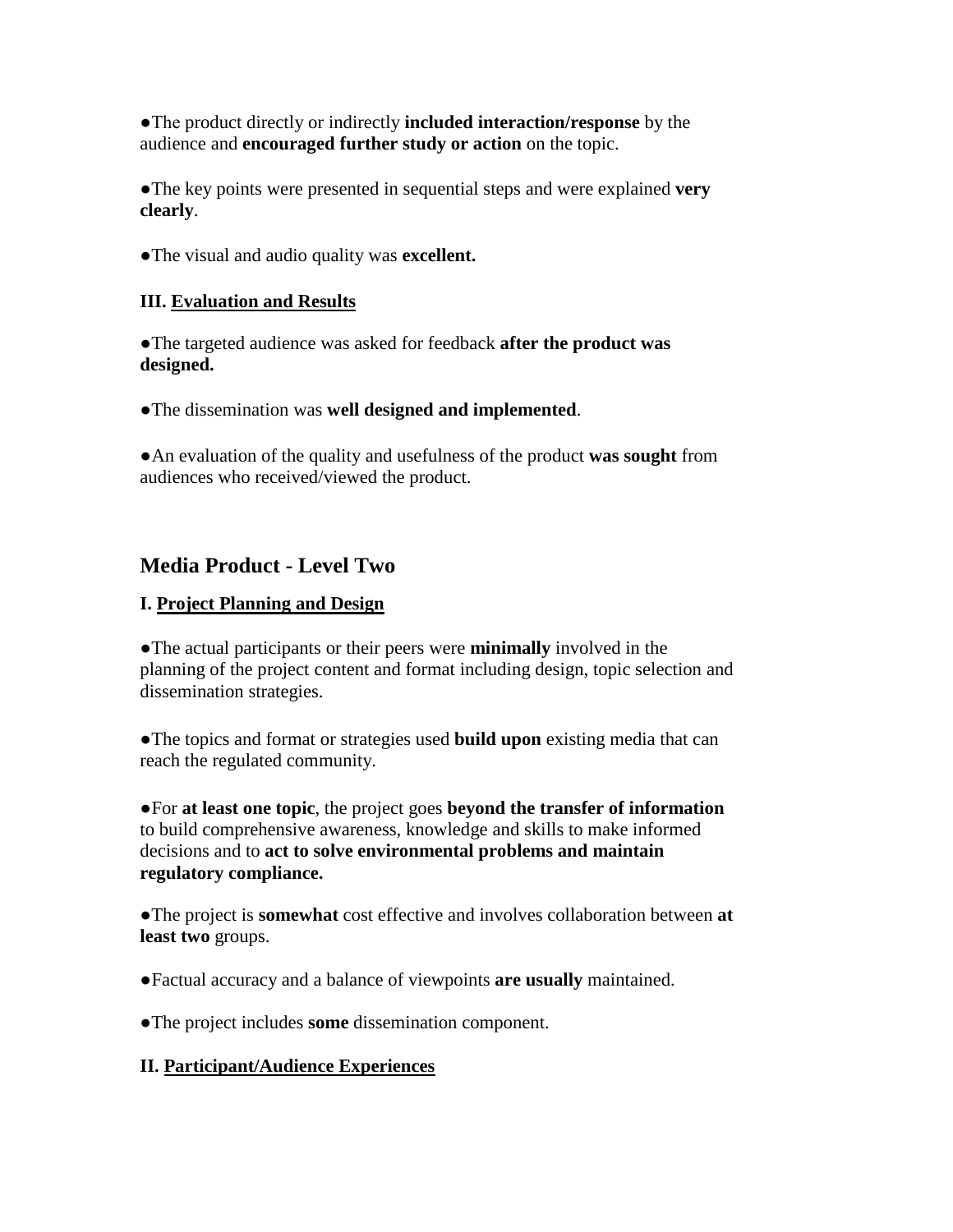●The media product was **minimally effective** in gaining **and/or** maintaining attention, including an **introduction and closing**

- ●The product **encouraged** further study or action on the topic.
- ●The key points were presented **clearly.**
- ●The visual and audio quality were **acceptable.**

#### **III. Evaluation and Results**

●The targeted audience was asked for feedback **after the product was designed**.

- ●A dissemination component was **included**
- ●Some evaluation of the quality and usefulness of the product was **conducted.**

## **Media Product - Level One**

#### **I. Project Planning and Design**

●The actual participants or their peers were **not** involved in the planning of the project.

●The topics and format or strategies use only existing media that **may or may not reach the regulated community.** 

●The product includes **only the transfer of information**.

●The project is **not** cost effective and is conducted by **only one** organization or agency.

●Factual accuracy and a balance of viewpoints **are not** maintained.

●The project includes **no** dissemination component.

#### **II. Participant/Audience Experiences**

●The media product was **not** effective in gaining **and/or** maintaining attention.

●The product **did not encourage further study or action on the topic**.